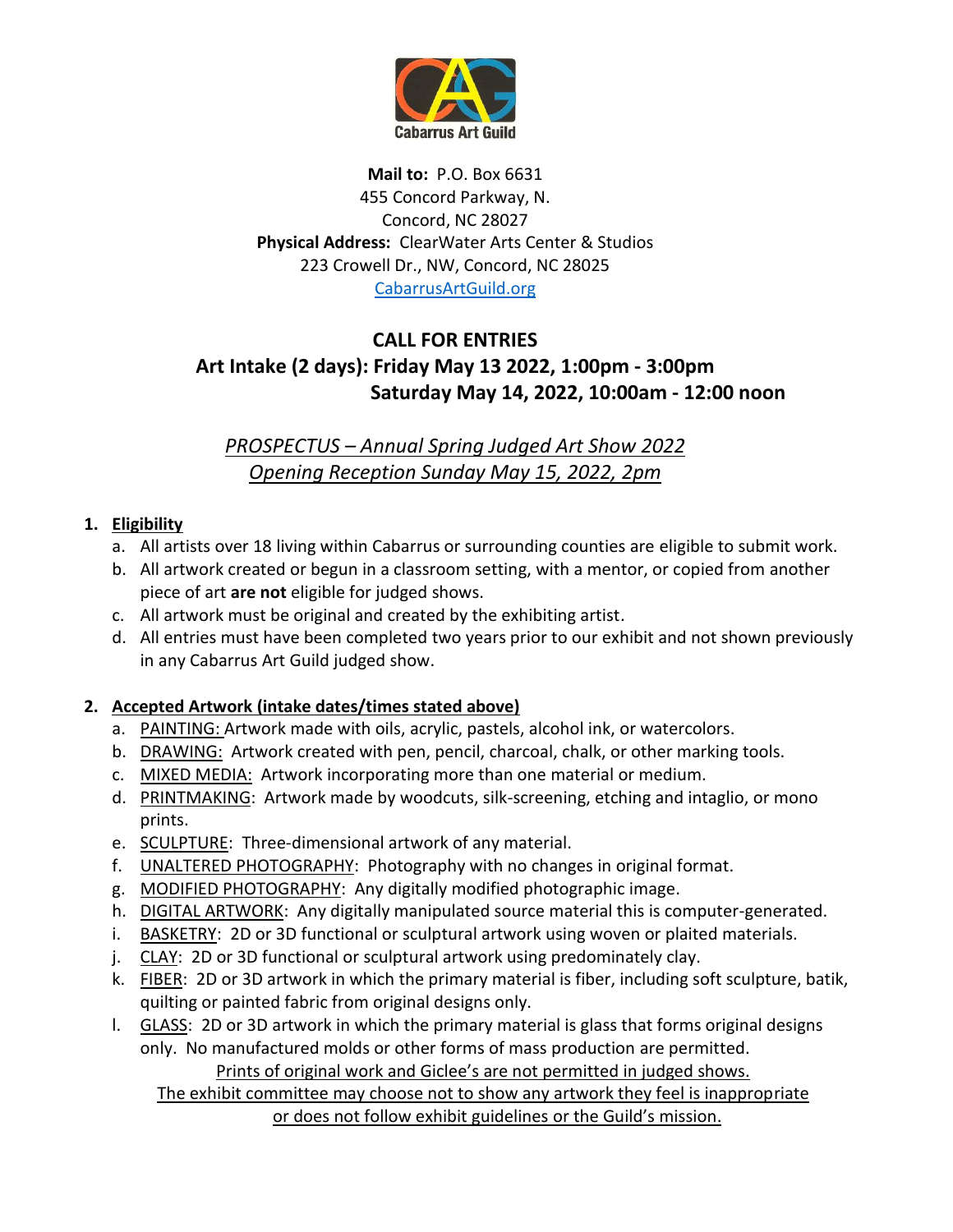#### **3. Submission guidelines**

- a. Up to 3 pieces may be submitted.
	- 1. You must include the following: Signed entry form plus information on each entry (the Entry Form and labels for the backs of your entries can be found online, at http://www.cabarrusartguild.org/information--forms.html)
	- 2. The artist's name
	- 3. The artist's phone number
	- 4. The title of the piece
	- 5. Price or if Not for Sale, please use NFS
	- 6. Medium used
- b. **ENTRY FEES:** payments can be made at the time of submission via cash (exact change) or check made out to Cabarrus Art Guild (no credit or debit cards will be accepted).
	- 1. Cabarrus Art Guild Members in good standing  $$35.00$  for  $1 3$  entries
	- 2. Non members:  $$50.00$  for  $1 3$  entries
- 4. **Exhibition Information** All pieces submitted will be judged for two set of awards and must meet the submission guidelines.
	- a. Awards for 2D Art
		- 1. 1st Place: \$200.00
		- 2. 2<sup>nd</sup> Place: \$150.00
		- 3. 3 rd Place: \$100.00
		- 4. (2 Awarded) Honorable Mention: \$50.00
	- b. Awards for 3D Art
		- 1. 1st Place: \$200.00
		- 2. 2<sup>nd</sup> Place: \$150.00
		- 3. 3 rd Place: \$100.00
		- 4. (2 Awarded) Honorable Mention: \$50.00
	- c. Announcement of the Awards will take place at the Opening Reception on Sunday May 15, 2022 at ClearWater Arts Center & Studios, 223 Crowell Dr., NW, Concord, NC, (Enter at Crowell St. Main Entrance). Event begins at 2pm. Any winners not present will be informed via phone or email.
	- d. Sales
		- 1. A 30% commission will be taken for all sales by both Art Guild and non-Art Guild members.
		- 2. Art Purchases will be made through the Guild. Visitors are asked to reach us directly at [CabarrusArtGuild@gmail.com](mailto:CabarrusArtGuild@gmail.com) or online via the ["Contact the Guild"](http://www.cabarrusartguild.org/contact-us.html) button on the www.cabarrusartguild.org website. Contact Information for our Committee Chair is also posted at this event. ClearWater Arts Center cannot process sales.
		- 3. Each artist will be responsible for making arrangements with buyers for delivery once the show is complete.
		- 4. The Cabarrus Art Guild Treasurer will be responsible for issuing checks to each artist.
		- 5. Within 30 days of purchase, each artist will be responsible for handling their own sales tax reporting and payment as required by N.C. law. The Cabarrus Art Guild will not collect sales tax.
- 5. **Take Down** July 15 (1-3pm) and July 16 (10am-12pm)

Exhibition Committee - Jutta Vest, Exhibit Chair: jbvest@twc.com Contact Exhibit Chair for additional information or questions